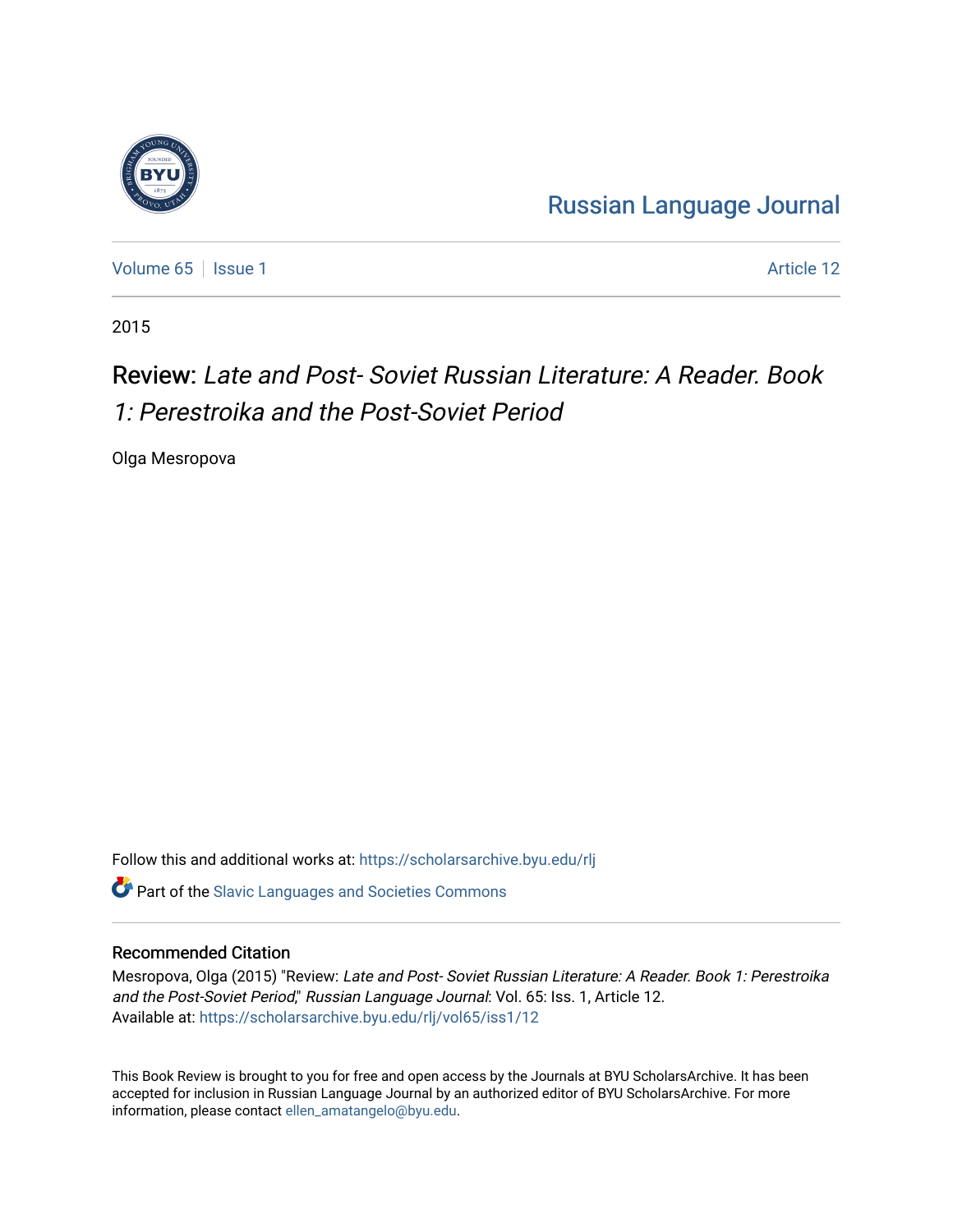мотивированным) терминов социологии, маркетологии, межличностной коммуникации, культурологии, этнографии, что, к сожалению, не всегда проясняет, а подчас и затемняет лингвистические и семантические основы русской пищевой темы.

> *Artemi Romanov University of Colorado*

## **Mark Lipovetsky and Lisa Ryoko Wakamiya, eds.,** *Late and Post-Soviet Russian Literature: A Reader. Book 1: Perestroika and the Post-Soviet Period.* **Boston: Academic Studies Press, 2014. 344 pages.**

*Late and Post-Soviet Russian Literature: A Reader* is a rich and informative classroom-oriented resource for students, scholars, and teachers alike. With the ambitious goal of capturing "the multiple voices and meanings that have emerged in the last several decades of cultural change in Russia" (Lipovetsky and Wakamiya 2014, 11), this engaging panorama of Russia's literary milieu offers a diverse sample of literary texts, scholarly essays, and interviews published since perestroika.

The collection is organized into three thematic clusters, each prefaced with a brief introduction and supplemented with biographical sketches of each literary figure discussed. Part 1, "Rethinking Identities," invites the reader to re-examine the potentially reductive categories of "women's prose" and "queer literature" through the exploration of new narrative models for the expression of gender and sexual identity. This section opens with excerpts from Helena Goscilo's canonical 1996 work *Dehexing Sex* and proceeds to include three stories by Liudmila Petrushevskaia (two of which came out in the early 1990s, while the third story, "The Fountain House," is a product of the new millennium). This section also includes a poem by Vera Pavlova, Linor Goralik's cycle of short stories "They Talk," as well as several essays and stories by the gay rights activist, writer and photographer, Slava Mogutin. Bringing the discussion into the Putin era, the section concludes with excerpts from Tatiana Mikhailova's scholarly essay dedicated to the recent phenomenon of commercial Russian "literature of glamour." Focusing on Oksana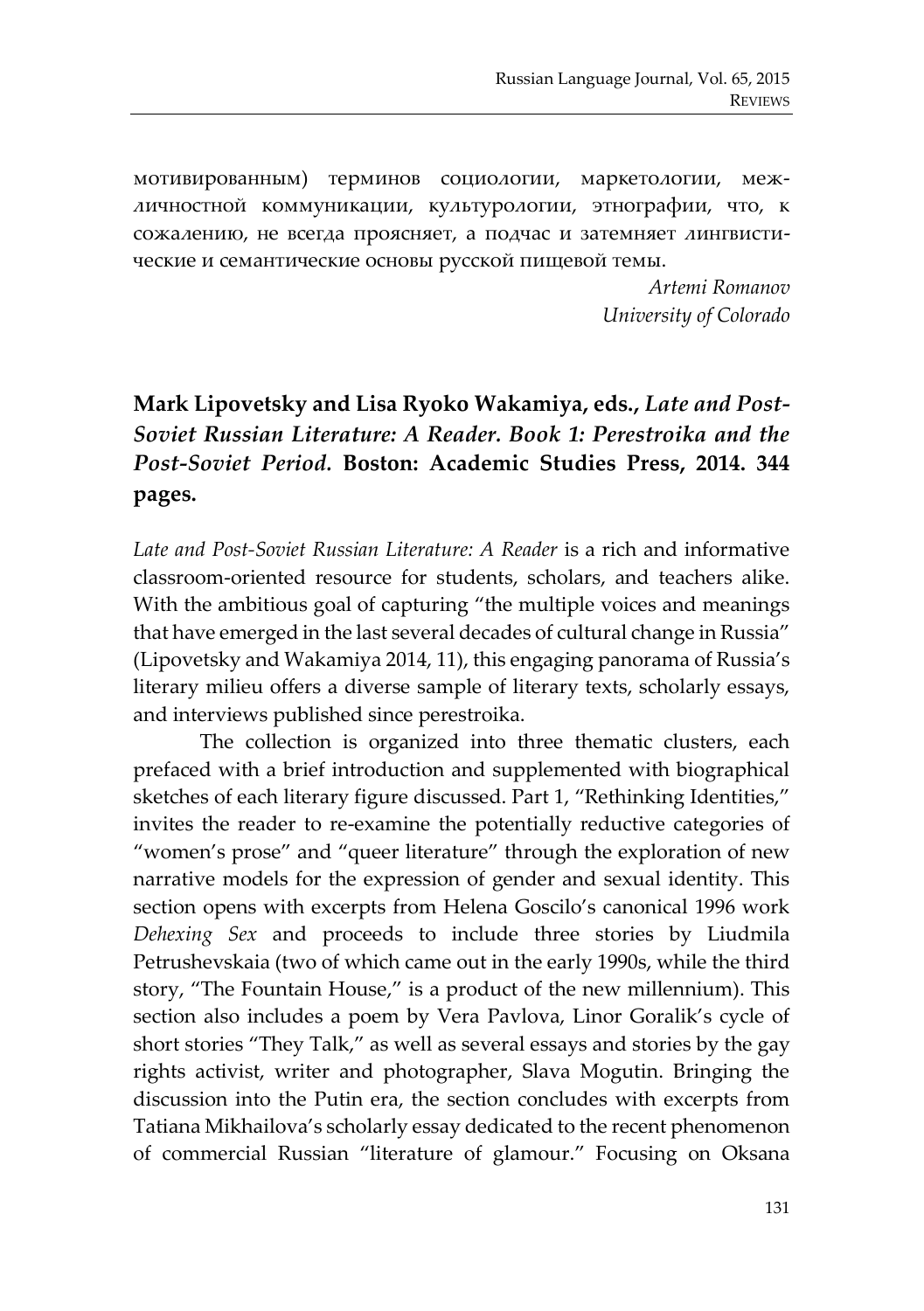Robski, the pioneer writer who epitomizes this literary form, Mikhailova argues that the glamorization of the writer's own and of her heroines' images might be seen as a new—albeit conformist—type of female identity formation.

Part 2, "'Little Terror' and Traumatic Writing," examines post-Soviet literature within the contexts of individual and collective traumas of the past and the ensuing literary and performative discourses on violence. This section begins with excerpts from two theoretical essays that have probably become staples in many courses on post-Soviet literary and cultural studies: Serguei Oushakine's article on "post-Soviet symbolic aphasia" (2000) and Alexander Etkind's "Stories of the Undead in the Land of the Unburied" (2009). With these two articles serving as a theoretical foundation for the discussion of violence and nostalgia, the section offers a broad array of works in various styles and genres, exploring identity formation through implied or explicit violent encounters. Included here are poems by Elena Fanailova and Andrei Rodionov, an essay by the Conceptualist poet Lev Rubinshtein ("The Smoke of the Fatherland"), excerpts from Evgeny Grishkovets's play *How I Ate a Dog*, and scenes from the Presnyakov brothers' play *Terrorism.* Fittingly, the section closes with excerpts from Eliot Borenstein's 2008 volume *Overkill: Sex and Violence in Russian Popular Culture*, which introduces readers to the elusive Russian concept of *bespredel* and its representation in contemporary Russian narratives about organized crime. (Unfortunately, the editors did not offer any contextualization of Borenstein's excellent piece within the framework of this section; students and instructors would also benefit from a list of suggested readings or viewings that are influenced by the aesthetics of *bespredel*).

Part 3 of the volume, "Writing Politics," focuses on some of the most influential, popular and widely read authors in today's Russia, whose work—according to the collection's editors—appears "at the intersection of politics, media, and literature" (16). Some of the literary personae (for example, the postmodernist Victor Pelevin or the bestselling writers Boris Akunin and Sergei Lukianenko) are presented solely through critical responses to their works. Others, such as the political dissident Eduard Limonov and the prolific Dmitry Bykov, find their way into the collection through their own, perhaps lesser-known, prose selections. (In this vein, the anthology features Limonov's piece "A Heroic